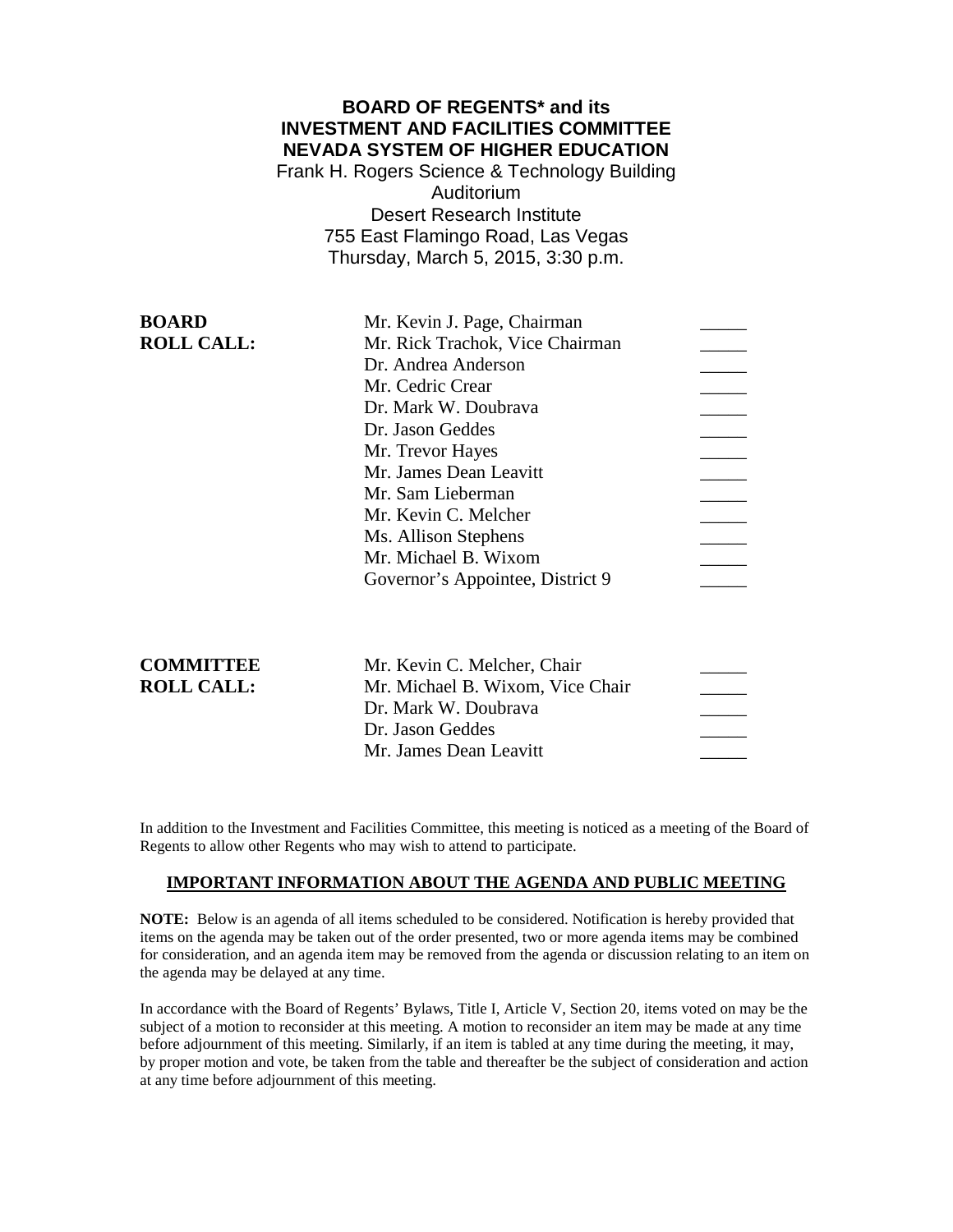### Investment and Facilities Committee Agenda **Page 2** According to the Page 2 03/05/15

\*The Board of Regents, at its regularly scheduled meetings, meets concurrently with its Committees (the Academic and Student Affairs Committee; the Audit Committee; the Business and Finance Committee; the Cultural Diversity Committee; the Investment and Facilities Committee; the Health Sciences System Committee; and the Workforce, Research & Economic Development Committee). The Board's Committee meetings take place in accordance with the agendas published for those Committees. Regents who are not members of the Committees may attend the Committee meetings and participate in the discussion of Committee agenda items. However, action items will only be voted on by the members of each Committee, unless a Regent is temporarily made a member of that Committee under Board of Regents' Bylaws, Title 1, Article VI, Section 6. The full Board of Regents will consider Committee action items in accordance with the Board of Regents' agenda published for the current or for a subsequent meeting.

In accordance with the Board of Regents' Bylaws, Title 1, Art. V, Section 13, a quorum may be gained by telephonic hookup.

Some agenda items are noted as having accompanying reference material. Reference material may be accessed on the electronic version of the agenda by clicking the reference link associated with a particular item. The agenda and associated reference material may also be accessed on the Internet by visiting the Board of Regents' website at:

<http://system.nevada.edu/Nshe/index.cfm/administration/board-of-regents/meeting-agendas/>

Many public libraries have publicly accessible computer terminals. Copies of the reference material and any additional support materials that are submitted to the Board of Regents' Office and then distributed to the members of the Board of Regents after the mailing of this agenda but before the meeting, will be made available as follows: 1. Copies of any such materials are available at the Board of Regents' Office at 2601 Enterprise Road, Reno, Nevada and the Board of Regents' Office at 4300 S. Maryland Parkway, Las Vegas, Nevada. A copy may be requested by calling Nancy Stone at (702) 889-8426; 2. Copies of any such materials will also be available at the meeting site.

Reasonable efforts will be made to assist and accommodate physically disabled persons attending the meeting. Please call the Board office at (775) 784-4958 in advance so that arrangements may be made.

# **1. PUBLIC COMMENT INFORMATION ONLY**

Public comment will be taken during this agenda item. No action may be taken on a matter raised under this item until the matter is included on an agenda as an item on which action may be taken. Comments will be limited to three minutes per person. Persons making comment will be asked to begin by stating their name for the record and to spell their last name. The Committee Chair may elect to allow additional public comment on a specific agenda item when that agenda item is being considered.

In accordance with Attorney General Opinion No. 00-047, as restated in the Attorney General's Open Meeting Law Manual, the Chair may prohibit comment if the content of that comment is a topic that is not relevant to, or within the authority of, the Board of Regents, or if the content is willfully disruptive of the meeting by being irrelevant, repetitious, slanderous, offensive, inflammatory, irrational or amounting to personal attacks or interfering with the rights of other speakers.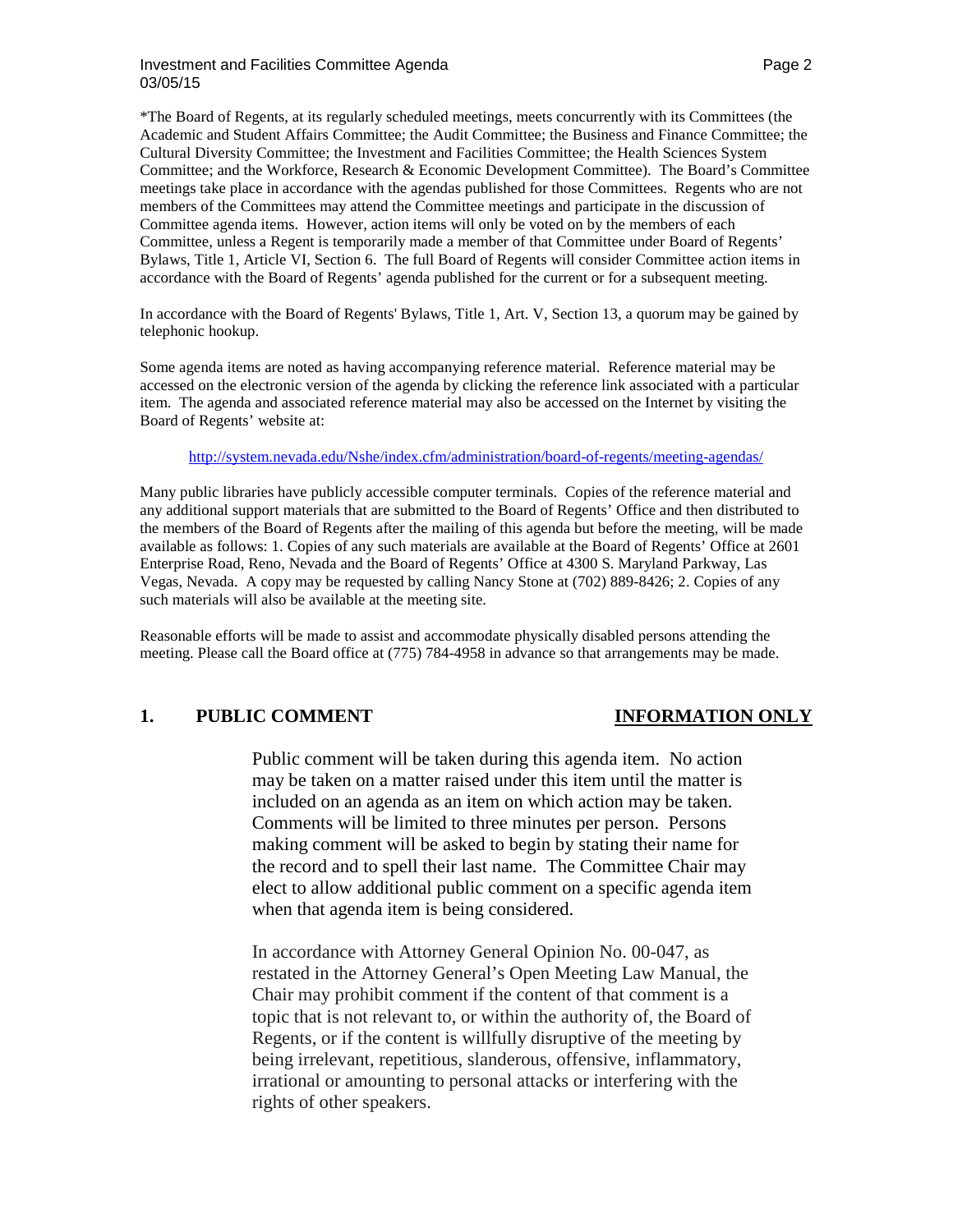### **2. CONSENT ITEMS FOR POSSIBLE ACTION**

Consent items will be considered together and acted on in one motion unless an item is removed to be considered separately by the Committee.

### **2a. MINUTES FOR POSSIBLE ACTION**

Request is made for approval of the minutes from the December 4, 2014, meeting. *[\(Ref. IF-2a\)](http://system.nevada.edu/tasks/sites/Nshe/assets/File/BoardOfRegents/Agendas/2015/mar-mtgs/if-refs/IF-2a.pdf)*

# **2b.** *HANDBOO***K REVISION FOR POSSIBLE ACTION ENDOWMENT DISTRIBUTION POLICY**

Vice Chancellor of Finance and Administration, Vic Redding, requests approval of a revision to the Board's policy on Endowment Distributions to reflect the action taken at the December 4-5, 2014, Board of Regents' meeting where the Board approved changing the maximum endowment spend rate from the current rate of 5.0 per cent to 4.75 per cent effective July 1, 2015, but only for institutions with a management fee agreement *(Title 4, Chapter 10, Section 5). [\(Ref. IF-2b\)](http://system.nevada.edu/tasks/sites/Nshe/assets/File/BoardOfRegents/Agendas/2015/mar-mtgs/if-refs/IF-2b.pdf)*

**2c. EASEMENTS AT THE UNIVERSITY FOR POSSIBLE ACTION OF NEVADA, RENO 4-H CAMP FOR KINGSBURY GENERAL IMPROVEMENT DISTRICT, DOUGLAS COUNTY; RESOLUTION AUTHORIZING EXECUTION OF RELATED DOCUMENTS – UNR** 

> UNR President Marc A. Johnson requests Board approval of 1) the permanent and temporary easements at the University of Nevada, Reno 4-H Camp, Lake Tahoe property for Kingsbury General Improvement District (Douglas County, Nevada Appraiser Parcel Number [APN] #'s 1318-22-002-106 and 1318-22-002-105), 2) the related Purchase and Sale Agreement with Kingsbury General Improvement District for said easements for the appraised value of \$220,000 and, 3) the resolution authorizing the Chancellor, or his assignee, to execute the easements and all related documents. *[\(Ref. IF-2c\)](http://system.nevada.edu/tasks/sites/Nshe/assets/File/BoardOfRegents/Agendas/2015/mar-mtgs/if-refs/IF-2c.pdf)*

*Fiscal Impact: Receivable proceeds of \$220,000 from the sale.*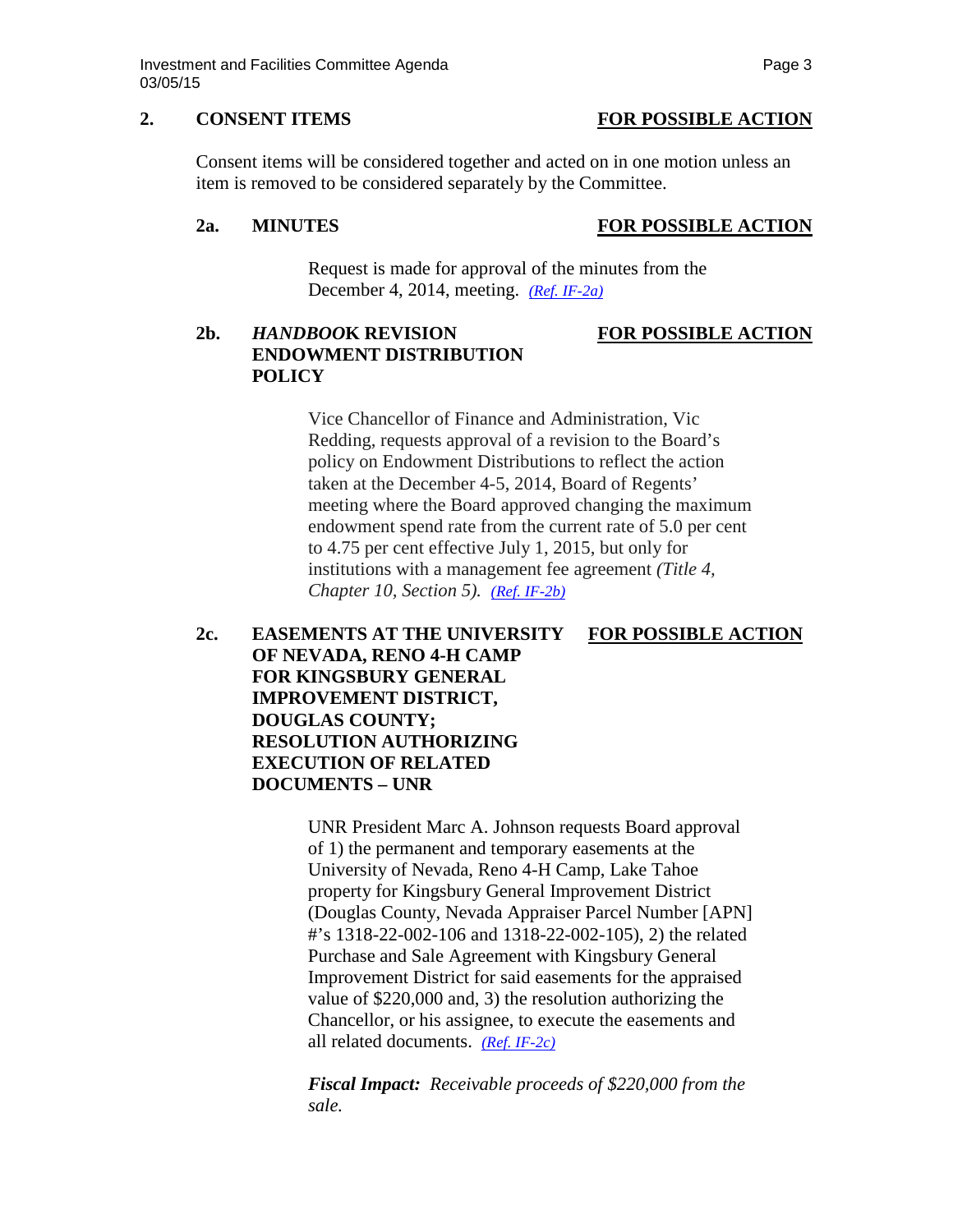### **2. CONSENT ITEMS** *– (continued)* **FOR POSSIBLE ACTION**

## 2d. **TRANSFER OF PROPERTY FOR POSSIBLE ACTION AT 820 N. CENTER STREET TO UNR**

UNR President Marc A. Johnson requests Board approval for the deed transfer of 820 N. Center Street (APN # 007- 222-12) from the University of Nevada, Reno Foundation, to the Nevada System of Higher Education on behalf of the University of Nevada, Reno. *[\(Ref. IF-2d\)](http://system.nevada.edu/tasks/sites/Nshe/assets/File/BoardOfRegents/Agendas/2015/mar-mtgs/if-refs/IF-2d.pdf)*

# **2e. AMENDMENT TO LEASE FOR POSSIBLE ACTION FOR 1703/1707 W. CHARLESTON BLVD., LAS VEGAS, FOR ADA RAMP CONSTRUCTION - UNR**

UNR President Marc A. Johnson requests Board approval to amend the existing 1703/1707 W. Charleston Blvd., Las Vegas, lease to allow NSHE to install an ADA compliant ramp (APN # 3-66-202). *[\(Ref. IF-2e\)](http://system.nevada.edu/tasks/sites/Nshe/assets/File/BoardOfRegents/Agendas/2015/mar-mtgs/if-refs/IF-2e.pdf)*

# 2f. UNIVERSITY OF NEVADA FOR POSSIBLE ACTION **SCHOOL OF MEDICINE LEASE OF 5190 NEIL RD., RENO – UNR**

UNR President Marc A. Johnson requests Board approval of the Lease Agreement of approximately 7,740 square feet within 5190 Neil Rd., Reno, for a term of 88 months. *[\(Ref. IF-2f\)](http://system.nevada.edu/tasks/sites/Nshe/assets/File/BoardOfRegents/Agendas/2015/mar-mtgs/if-refs/IF-2f.pdf)*

*Fiscal Impact:* Annual lease payments of \$165,326 plus annual increases. Actual first year expenses are \$82,663 due to the six months' abated rent.

*ESTIMATED TIME: 5 mins.*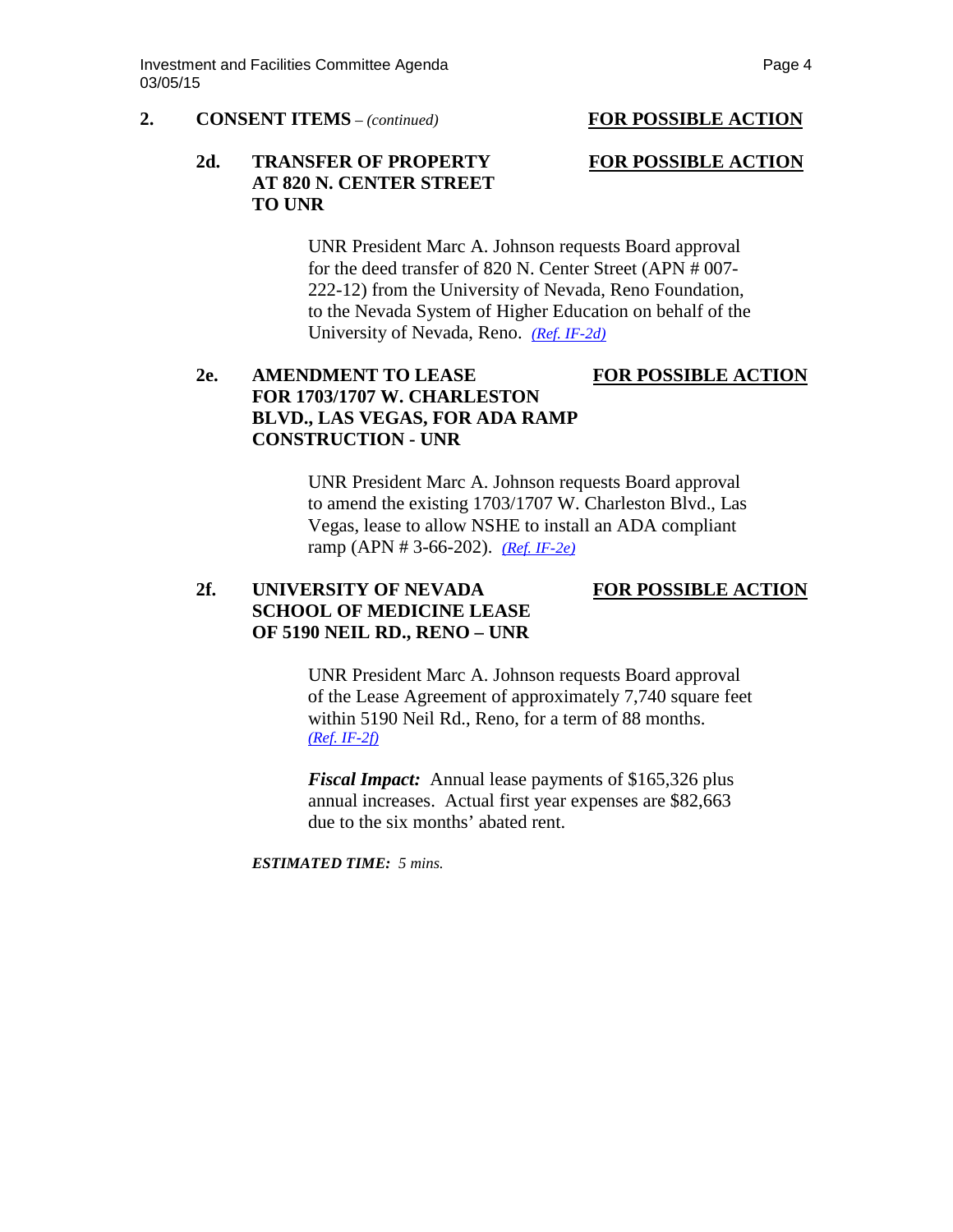## **3. POOLED ENDOWMENT AND FOR POSSIBLE ACTION OPERATING FUNDS; OPERATING POOL RESERVES**

Staff from Cambridge Associates and System Administration will present a report on asset allocation and investment returns for the pooled Endowment and pooled Operating Funds for the quarter ended December 31, 2014. Staff will also provide an update on the status of the Operating Pool Reserve. Cambridge Associates and System Administration staff may also provide specific recommendations on fund managers which may include hiring, terminating or changing managers. The Committee may take action based on the report and recommendations, including making recommendations to the Board to change the asset allocation, fund managers and/or strategic ranges for the pooled funds.

*ESTIMATED TIME: 25 mins.*

## **4. ALTERNATE ENDOWMENT FOR POSSIBLE ACTION MANAGEMENT MODELS**

Vice Chancellor for Finance and Administration, Vic Redding, will present an analysis of alternative endowment management models. The Committee may provide direction to staff regarding use of alternative endowment management models for consideration at a future meeting. *[\(Ref. IF-4\)](http://system.nevada.edu/tasks/sites/Nshe/assets/File/BoardOfRegents/Agendas/2015/mar-mtgs/if-refs/IF-4.pdf)*

*ESTIMATED TIME: 30 mins.*

### **5. GRID-BASED ENERGY PURCHASE INFORMATION ONLY REDUCTION**

Nevada System of Higher Education institutions will present an update of progress made toward complying with the directive set forth in *Nevada Revised Statutes* 701.215 to reduce grid-based energy purchases for state-owned buildings by 20 percent by 2015. *[\(Ref. IF-5\)](http://system.nevada.edu/tasks/sites/Nshe/assets/File/BoardOfRegents/Agendas/2015/mar-mtgs/if-refs/IF-5.pdf)*

*ESTIMATED TIME: 15 mins.*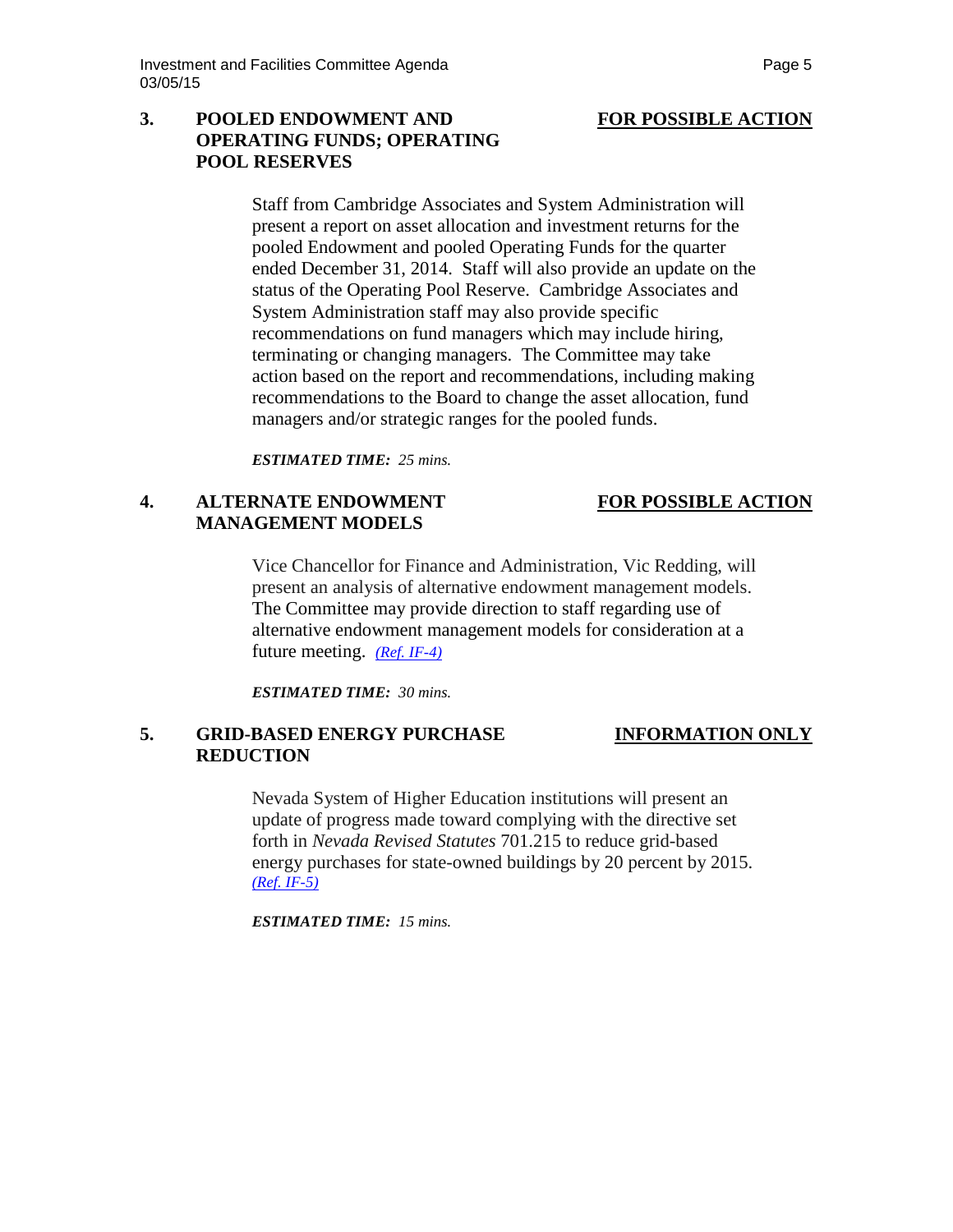## **6.** *HANDBOOK* **REVISION, INFORMATION ONLY COMMITTEE APPOINTMENT**

The Committee will consider a revision to *Handbook Title 1, Article VI, Section 2* (Appointment) addressing the composition of standing committees. Specifically, the revision would direct the Board Chair to appoint two to four nonvoting ex officio advisory members to the Investment and Facilities Committee. These ex officio members must have expertise in investment or financial services. Based on action that may be taken at the March 5, 2015, Committee meeting, the proposed revision to the Board of Regents' Bylaws may be reviewed at the March 5-6, 2015, meeting of the Board of Regents as a first reading. Thereafter, the revision may be considered for final approval by the Board at its June 11-12, 2015, meeting. *[\(Ref. IF-6\)](http://system.nevada.edu/tasks/sites/Nshe/assets/File/BoardOfRegents/Agendas/2015/mar-mtgs/if-refs/IF-6.pdf)*

*ESTIMATED TIME: 10 mins.*

## **7. REAL PROPERTY NEGOTIATIONS, UNLV FOR POSSIBLE ACTION**

UNLV President Len Jessup requests approval to commence negotiation of a Purchase and Sale Agreement between Wells Fargo and the UNLV Foundation, as agent for UNLV, subject to Board of Regents' final approval of the Purchase and Sale Agreement for the 42 acres of real property approximately .6 miles west of the UNLV main campus, on the northeast corner of Tropicana Avenue and Koval Lane; and to approve the proposed process and schedule defined by UNLV for the due diligence review of the property. *[\(Ref. IF-7\)](http://system.nevada.edu/tasks/sites/Nshe/assets/File/BoardOfRegents/Agendas/2015/mar-mtgs/if-refs/IF-7.pdf)*

*ESTIMATED TIME: 10 mins.*

# **8. NEW BUSINESS INFORMATION ONLY**

Items for consideration at future meetings may be suggested. Any discussion of an item under "New Business" is limited to description and clarification of the subject matter of the item, which may include the reasons for the request.